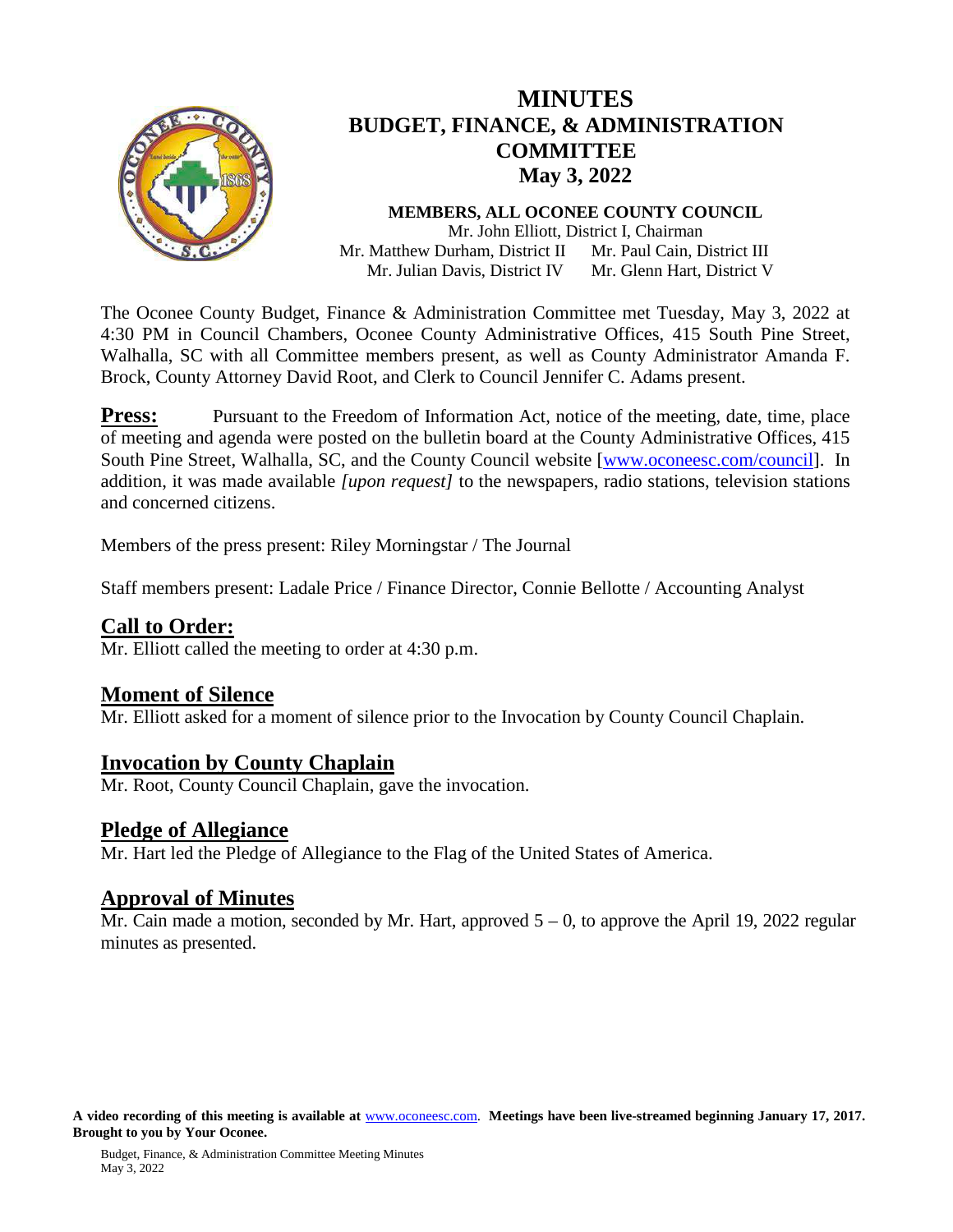# **Discussion Items**

### FY 2022-2023 Budget Discussion and Review

Mr. Elliott reminded everyone that it is each Councilman and citizen's responsibility to make an appointment with the County Administrator to discuss any budget line questions that they may have.

Ms. Brock started by welcoming the Committee and noted that there were budget documents on the Committee's desk to replace pages 32 of 101 and page 78 of 101[copies filed in backup] in the proposed budget book.

The Committee went on to discuss the following budget items:

## Recreation Funding

Mr. Davis provided information from letters and emails that he received from each recreation department within the County [copies filed in backup] to the Committee as to what each department plans to do with the proposed increased funding, if approved.

Ms. Brock provided the Committee with a handout entitled "District Recreation Funds Allocated – Oconee County" [copy filed in backup], showing the previous five years' expenditures of the recreation departments, which was requested by The Journal and provided by Mr. Phil Shirley, Oconee County Parks, Recreation, and Tourism Director.

Mr. Elliott pointed out a numerical error in the FY19-20 Town of Salem funds and that the \$22,000 should be \$12,000.

## Proposed 6% Employee Raises

Mr. Durham requested further clarification of the numbers on page 7 of 7 in the proposed budget book that shows current department salaries and the amount those salaries would increase with a 6% raise.

Ms. Brock clarified for Mr. Durham and the Committee that the numbers in question are including fringe and a new chart was printed at this time and given to the Committee with a breakdown of those numbers [copy filed in backup].

Short discussion continued related to employee salaries and a proposed 6% increase between Ms. Brock and the Committee.

#### Gasoline and Diesel Fuel Budget Line Items

Mr. Durham requested further clarification of several different departments gasoline and/or diesel fuel budget line item and suggested that with the rise of fuel costs he would recommend an increase in these budget numbers.

Ms. Brock explained that typically fuel consumption goes down as capital vehicle replacement goes up due to fuel efficiency and that several departments actual numbers from previous years are a lot less than what is budgeted for FY 2022-2023.

**A video recording of this meeting is available at** [www.oconeesc.com.](http://www.oconeesc.com/) **Meetings have been live-streamed beginning January 17, 2017. Brought to you by Your Oconee.**